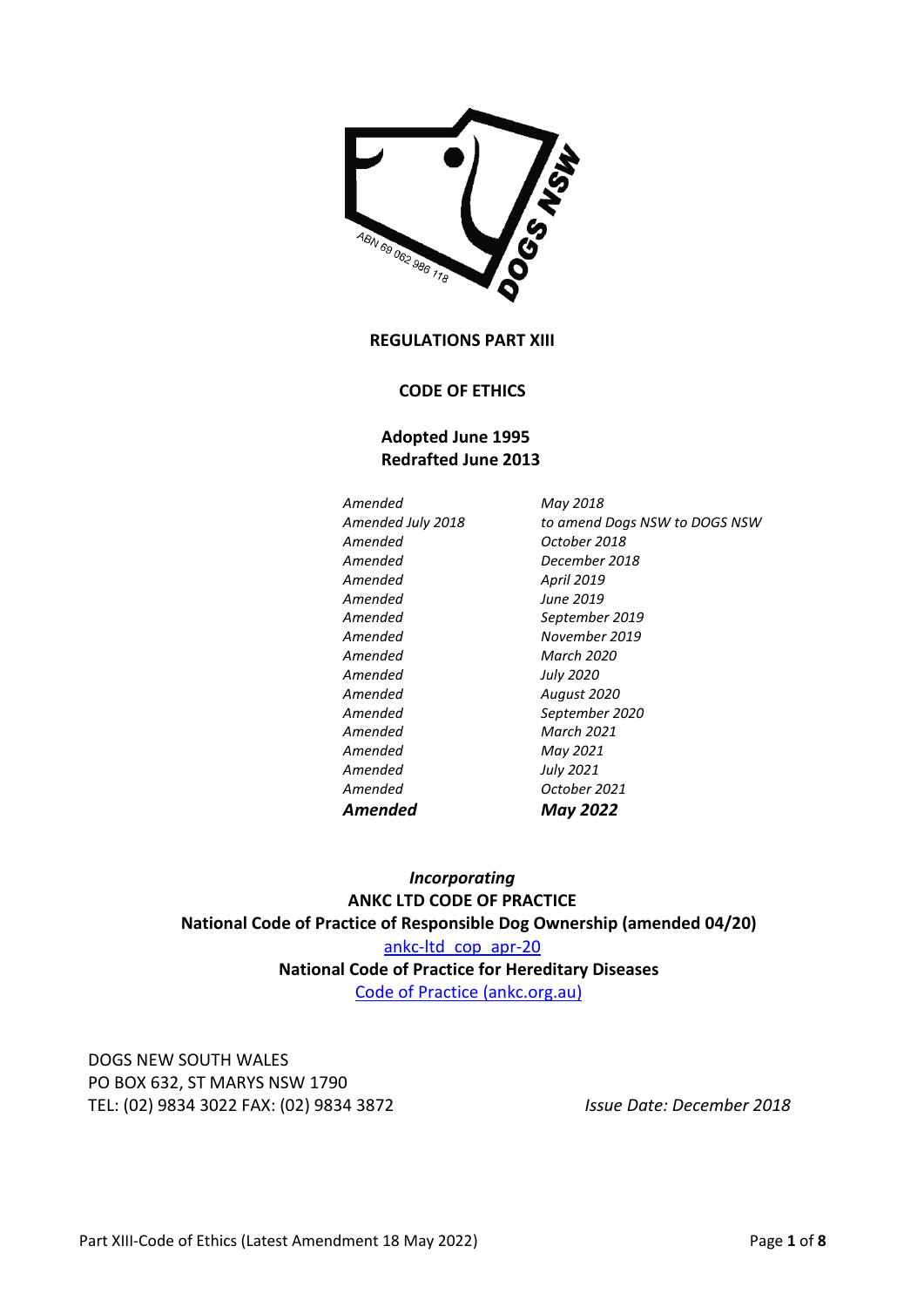#### **REGULATIONS**

#### **PART XIII - CODE OF ETHICS**

- 1. A Member, or their Agent, shall, at all times, ensure that all dogs under that Member's control are properly housed, fed, watered, exercised and receive proper veterinary attention, as and when required.
- 2. A Member shall permit any person authorised in writing by the DOGS NSW Secretary, pursuant to a resolution of the Board of Directors, to enter and inspect any premises owned or occupied by the Member for the purpose of investigating compliance with Clause 1 of this Code and during the conduct of the inspection the Member will permit the authorised person to record any necessary details by tape, video or photographs.
	- (i) Where a dog is kept at premises other than the address nominated for the prefix and where the consent of another person or entity is required for a kennel inspection to be undertaken, pursuant to Clause 2 of this Code, the member must obtain consent for such kennel inspection from the person or entity in possession or control of the premises at which the dogs being used for breeding pursuant to the Members prefix are kept.
- 2.1 A Member shall permit any person, authorised in writing by the DOGS NSW Secretariat to inspect any dog owned by the Member for the purpose of confirming compliance with DOGS NSW Regulations Part I-The Register & Registration, Section 23: Inspection of Dogs, and during the conduct of the inspection the Member will permit the authorised person to record any necessary details by tape, video or photographs. **(06/19)** 
	- (i) Where a dog is kept at premises other than the Member's address, as recorded on the National Database, and where the consent of another person or entity is required to undertake the inspection of a dog, pursuant to DOGS NSW Regulations Part I-The Register & Registration, Section 23: Inspection of Dogs, the Member must obtain consent for such inspection of the dog from the person or entity in possession or control of the dog. **(06/19)**
- 3. Non-compliance with Regulations 1 or 2 of this Code is deemed to be misconduct.
- 4. A Member commits to compliance with both the Prevention of Cruelty to Animals Act 1979 and the Companion Animals Act 1998 and their related Regulations, and the NSW Animal Welfare Code of Practice – Breeding Dogs and Cats so far as those Acts and Regulations relate to animal cruelty and welfare. **(10/21)** 
	- (i) A Member commits to compliance with all New South Wales and Federal Bio Security Legislations and Regulations and warrants that the member is not aware of any matter, thing or circumstance relating to a Bio Security risk that does or may impede and or prevent a kennel inspection pursuant to Clause 2 of this Code.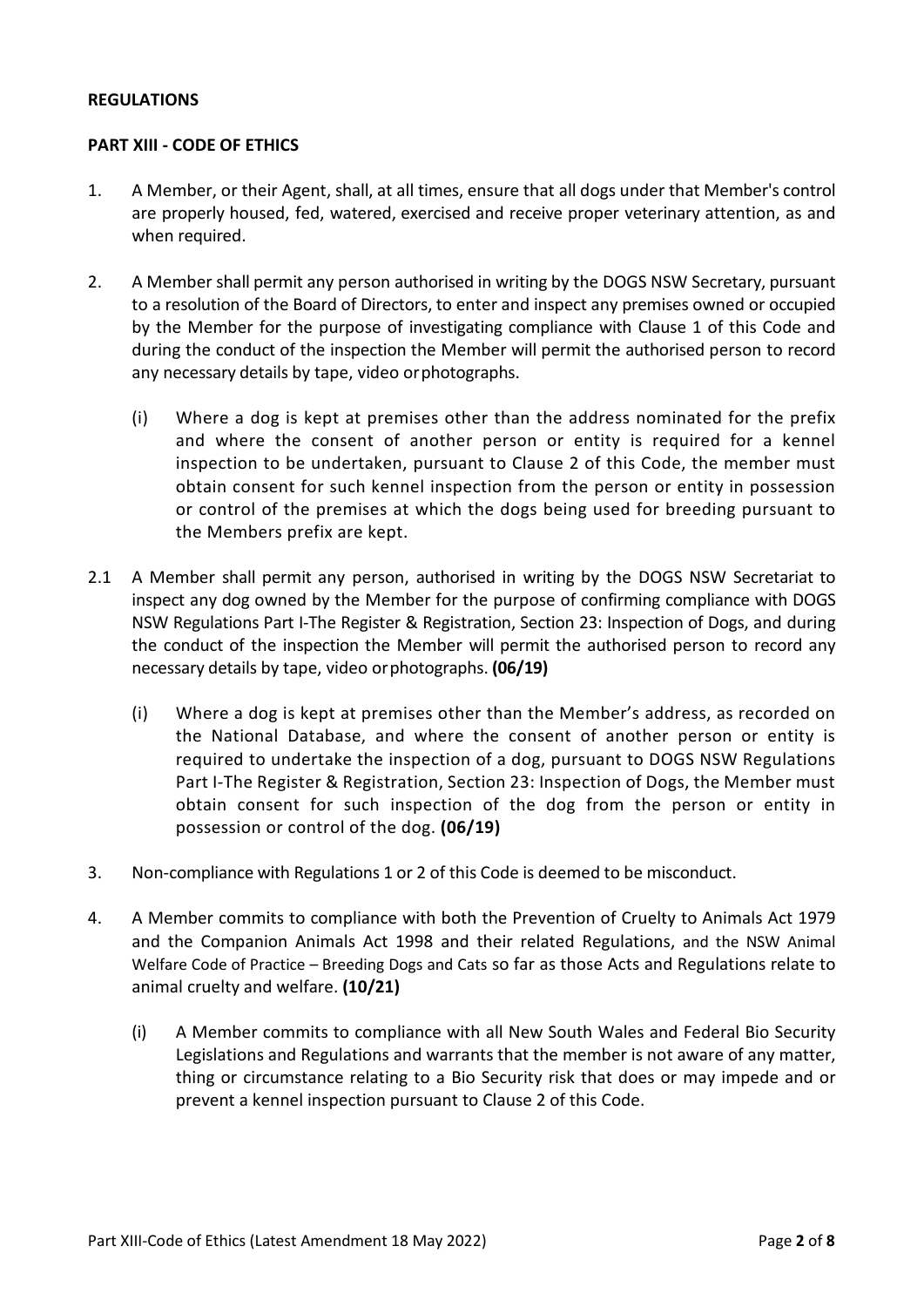- (ii) In the event that a member becomes aware of any Bio Security risk that may prevent or impede a kennel inspection pursuant to Clause 2 of this Code, then the member must immediately, upon becoming aware of such a Bio Security risk, notify the Board of Directors of the Bio Security risk preventing kennel inspection and, thereafter, the member shall comply with all directions and requirements of the Board of Directors to manage the Bio Security risk and, if applicable, undertaking remediation of the Bio Security risk.
- (iii) Where the Board of Directors is made aware of a Bio Security risk in respect of a property or premises used by a member for the purpose of the keeping or breeding of dogs that may impede or prevent kennel inspection or that may present a risk to the keeping or breeding of dogs, then the Board of Directors may, in its absolute discretion, suspend the right of the member to breed and or keep dogs at the premises or property until the member has provided to the Board of Directors satisfactory evidence from a suitably qualified Bio Security Consultant that the identified Bio Security risk no longer presents a risk to the keeping and or breeding of dogs.
- 5. A Member, or their Agent, shall not allow any dogs which are registered in that Member's name, to roam at large and when away from home, must ensure that they are kept fully leashed or under effective control at all times.
- 6. A Member shall breed only with the intent of maintaining and/or improving the standard of the Breed and the health, welfare and soundness of their dogs by having regard to the following: -
	- (i) by being the holder of a financial ANKC Registered Prefix; and **(10/17)**
	- (ii) A breeder shall not breed with dogs that have known serious genetic defects when the results exceed the breed's accepted applicable levels**. (07/21)**
	- (iii) A breeder shall always strive to reduce or eliminate the severity of known hereditary diseases in their breeding stock with the health, physical welfare and fitness for function of dogs being of the prime importance. **(07/21)**
	- (iv) A Breeder shall make every reasonable effort to ensure that dogs produced do not suffer from any disorder that severely impacts their sight, breathing, ability to move freely or that is otherwise detrimental to their long term health and wellbeing.
- 7. A bitch shall not be bred from unless it is in good health and has reached adequate maturity and, in any case, no matings shall be permitted before the age of 18 months for bitches of Breeds specified in the Schedule of Adequate Maturity for Giant and Large Breeds below or before the age of 12 months for any other breed. Any litter resulting from the mating of a bitch under the minimum specified age at the time of mating is only eligible to be registered on the Limited Register and flagged "not to be upgraded to the Main Register". **(05/21)**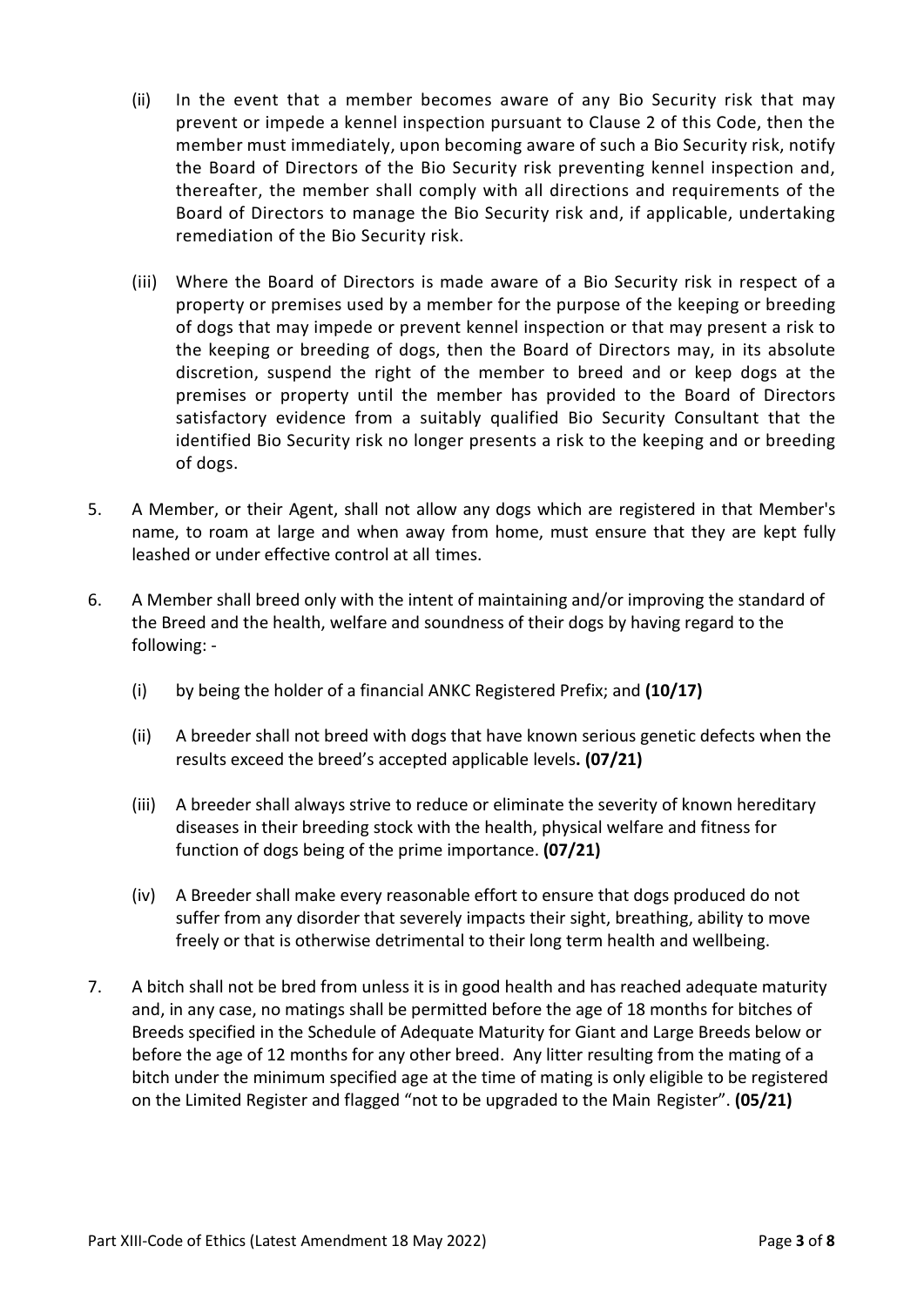Schedule of Adequate Maturity for Giant and Large Breeds as listed below **(05/21)**:-

- Bloodhound Mastiff Bullmastiff **Neapolitan Mastiff** Cane Corso (11/13) **Newfoundland** Dogue de Bordeaux Rottweiler German Shepherd Dogs Schnauzer (Giant) Great Dane St Bernard Irish Wolfhound Tibetan Mastiff
- Alaskan Malamute Labrador Retriever (**effective 01/01/2020)**  Deerhound Pyrenean Mountain Dog

(Submissions for any additions to the above classifications must be in writing to the Secretary DOGS NSW and will be considered by the Board of Directors.) **(05/21)** 

## 8. *Deleted 18 May 2022*

- 9. A Member shall not breed a bitch that results in it whelping more than twice in two years without the prior written approval of a Veterinary Surgeon certifying her fitness to carry and whelp the third litter.
- 10. A Member shall not breed a bitch that results in it whelping more than six times without prior veterinary certification of fitness for further breeding and without prior approval of the Board of Directors except under extenuating circumstances where application for registration of the litter may be considered by the Board of Directors.
- 11. A Member shall not conduct or permit mother/son, father/daughter or brother/sister matings. The Member is fully aware that puppies, as a result of such matings, will not be registered on the Main Register, without first having gained approval for the mating from the Board of Directors, for scientifically proven welfare or veterinary reasons.
- 12. All bitches eight (8) years of age and over at the time of a mating must have a current veterinary certificate stating that the bitch is in good health at the time of breeding. This certificate must be presented at the time of registration of the litter resulting from this mating. A current veterinary certificate is defined as being within three (3) months prior to the mating.
- 13. A Member shall not knowingly permit the mating of any dog or bitch which is not registered on the Main Register of ANKC Ltd or with an organisation on the listing of ANKC Ltd Recognised Working Dog Associations/Kindred Bodies as being eligible for registration on the Sporting Register. **(07/13)**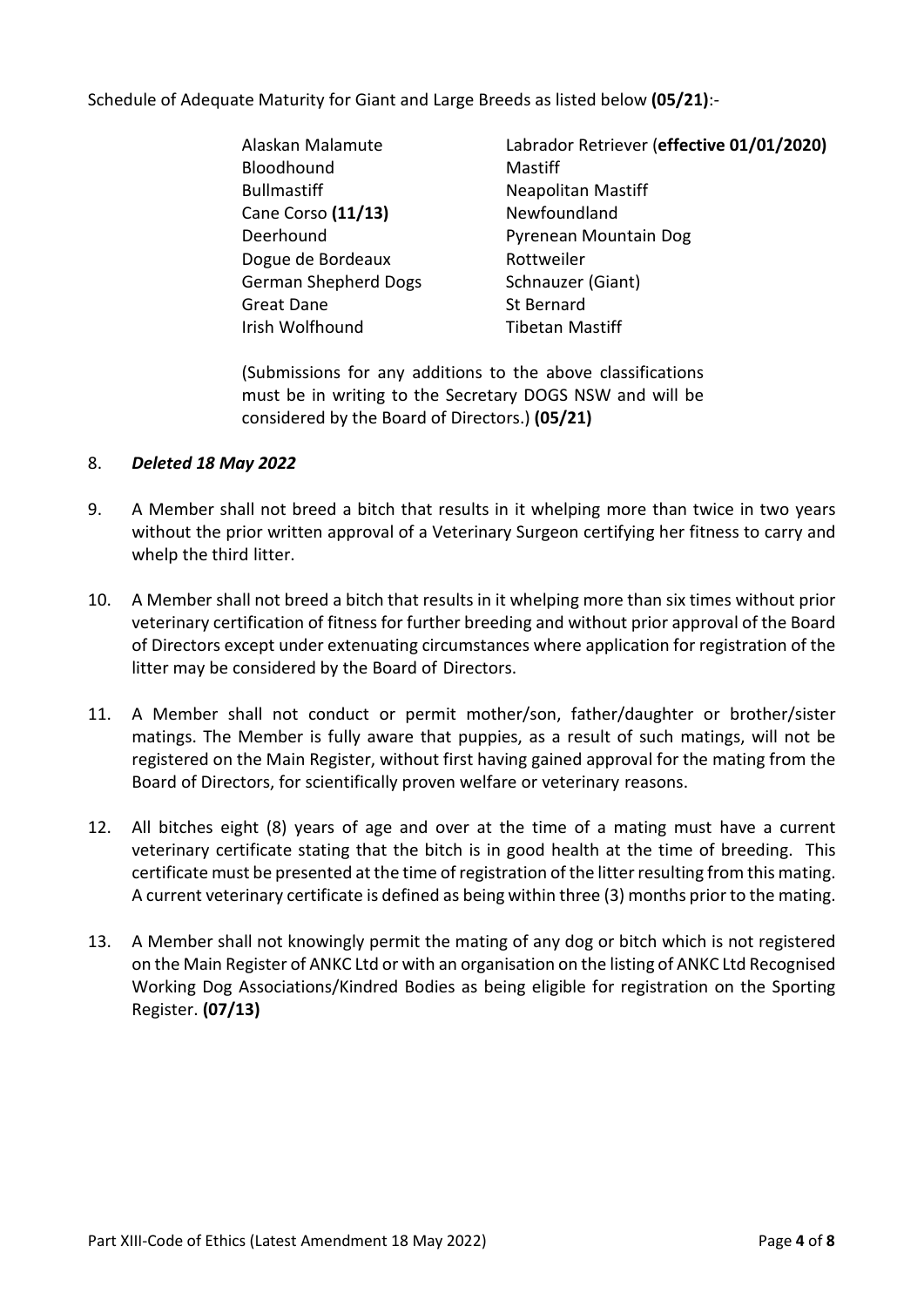- 14. A Member shall not knowingly permit any of that Member's pure bred dogs to be mated to a dog of a different breed, to a cross-bred dog, or to any unregistered dog of the same breed or to a dog not on the Main Register unless:
	- i) such mating is for the health, welfare and/or the development of a breed or an aspect thereof; and
	- ii) The Member has obtained the prior approval of the Board of Directors.

The prohibition against crossbreeding contained in this clause shall not apply to guide and working dogs.

- 15. All Members must register all litters bred by them, either alone or jointly with another. Registration of a litter must be effected within 6 months of the date of whelping. For the purposes of this clause "litter" includes all puppies that are living at the date of registration of the litter. A Member shall register all puppies in a litter at the same time and on one form of application for Registration of Litter.
- 16. A Member shall include their DOGS NSW Membership Number in an advertisement placed in any form of media, or on any sign whatsoever, that advertises a dog or puppy for sale whether for payment or not. Such quotation shall be in the form "DOGS NSW Member xxxxxxxxxx". **(11/19)**
- 17. A Member shall not release from their care, by sale, any puppy under eight (8) weeks of age **(03/20)**. Puppies must be microchipped and vaccinated prior to leaving that Member's care.
- 18. A Member shall ensure that all persons acquiring dogs from that Member clearly understands their responsibility for the care and welfare of the animal and that they have the time and facilities (ie, adequate fences, sufficient room and proper shelter, etc) to perform their obligations.
- 19. A Member must provide to all new owners of dogs sold or rehomed by that Member, written details of all dietary and immunisation requirements and/or appropriate publications relating to responsible dog ownership and breed specific information; and **(05/21)** 
	- (i) the breeder must provide a veterinary certificate disclosing any known defects and the impact of such defects on the quality of the long term health and well-being of the puppy being rehomed. **(05/21)**
	- (ii) the breeder must provide copies of all relevant health testing results of the sire, dam and puppy where genetic testing has been carried out. **(05/21)**
	- (iii) where Litter Registration Limitations are applicable, copies of Sire's and Dam's relevant health certificates must be available at the time of sale or rehoming. **(05/21)**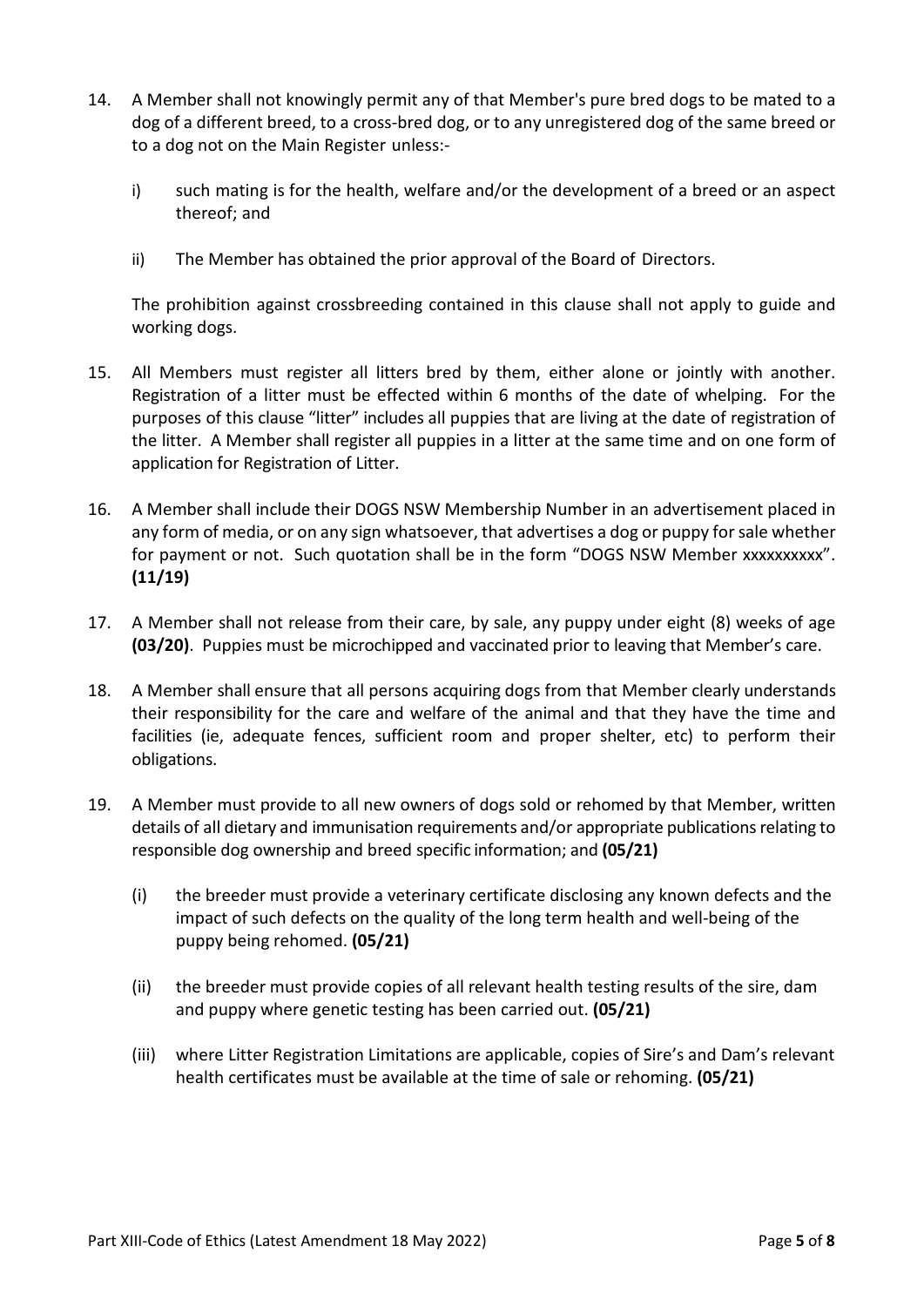- 20. A Member shall not:-
	- (a) Supply any dog to commercial dog wholesalers or retail pet dealers. **(07/14)**
	- (b) Allow a dog owned by that Member to be given as a prize or donation in a contest of any kind.
	- (c) Offer a dog for sale by auction through any form of media.
	- (d) Offer for sale a non-ANKC registered or recognised dog or puppy using their DOGS NSW membership number or any reference to being a DOGS NSW Member. **(04/19)**
- 21. A Member shall ensure that within 30 days of the date of sale or transfer of a dog to another person that documents, as required by the DOGS NSW Regulations Part I, are provided to the new owner of the dog. **(05/21)**
- 22. Upon the sale or transfer of a dog a Member shall supply the new owner with a current vaccination certificate signed by a Veterinary Surgeon evidencing that the dog has been immunised against Canine Distemper, Hepatitis, and Parvo Virus along with microchip documentation.
- 23. Members shall at, or prior to, the sale or transfer of a dog provide to the purchaser or transferee written notice of any medical condition, disease or injury from which the dog is suffering. It is a defense to any complaint against a Member for contravention of this Clause if the Member proves that it was not reasonably practicable for the Member to know that the dog was suffering from the medical condition, disease or injury at the time of sale or transfer. It is recommended that members obtain a receipted copy of any notice given pursuant to this Regulation. **(05/18)**
- 24. A member exporting a puppy must comply with all current requirements of the Australian Department of Agriculture. Whilst puppies can be exported at an age that is permitted under the relevant livestock import regulations of the country to which they are being imported, it is recommended that weaned puppies younger than twelve (12) weeks of age not be exported, and that they receive at least 2 core vaccines at least 4 weeks apart. **(04/16)**
- 25. A Member shall not KNOWINGLY misrepresent the characteristics of the breed.
- 26. A Member shall not engage in false or misleading advertising relating to the conformation, characteristics or performance of that Member's dog and shall only advertise a dog's name with the inclusion of titles awarded and registered on the ANKC Ltd database at the time of lodgement of the advertisement.
- 27. A Member who provides or makes available a dog for use in a film, advertisement, promotion, any media or public display must use reasonable care to ensure that:
	- (a) the dog is portrayed in a fashion consistent with its breed characteristics and temperament as described in the Standard for the breed; and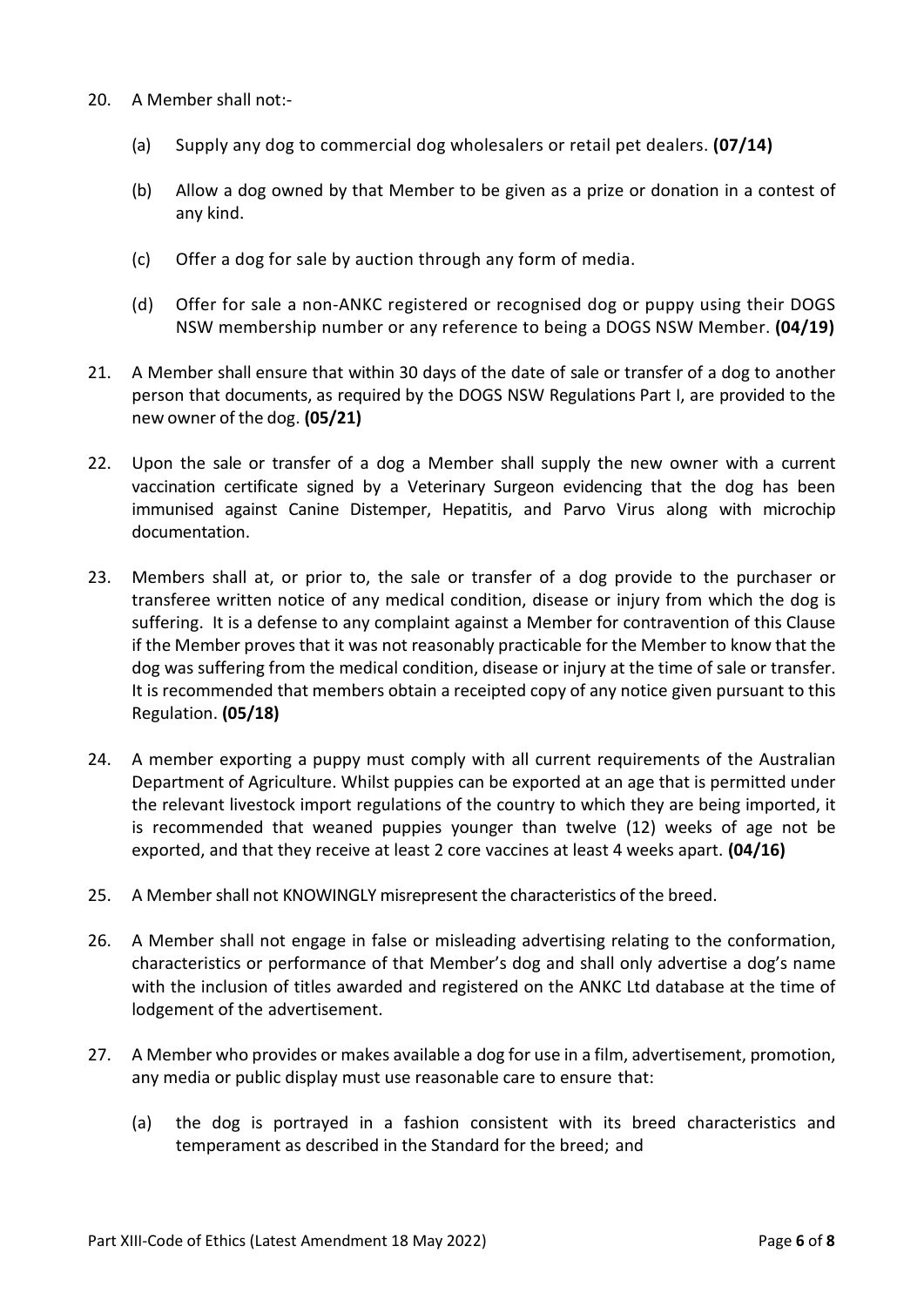- (b) the dog is presented in a fashion that is unlikely to create a negative reaction to dogs generally or that breed in particular and that if there is any likelihood of a negative impression, this is at the same time corrected through the development of a story line that presents the dog or the breed (as appropriate) in a balanced fashion.
- 28. The Member must keep records and make those records available to any person authorised, in writing, to DOGS NSW Secretary pursuant to resolution of the Board of Directors as follows:-
	- (i) All registration papers for all dogs owned, co-owned or leased by the member, including microchip details. Where applicable, copies of the same to be made available if required. **(10/18)**
	- (ii) Evidence of current vaccinations, worming, heartworm, flea and tick treatment/preventative, for all dogs owned or controlled by the Member. This could include Veterinary records that should be made available if required. **(07/20)**

# **NOTE (08/20): Refer also DOGS NSW Code of Practice/Record Keeping Information Booklet which can be viewed via the following link:-**

https://dogsnsw.org.au/media/3354/code-of-practice-record-keeping-info-booklet-10 june-2020.pdf

In accordance with the AWCOP under POCTA, records, ie, evidence in the form of an electronic or kennel diary, are to be retained for a minimum of a three (3) year period, detailing the following information pertinent to each dog owned:-

- Breeding history
- Vaccination status
- Dates of routine treatment schedules for internal and external parasites
- Additional veterinary treatments sourced through veterinary records.

# **VACCINATIONS**

- Core Vaccines (C3) cover life threatening diseases, such as distemper, hepatitis, parvovirus.
- Non-core vaccines cover diseases that may arise and are useful in response to an outbreak or high risk area - includes Kennel Cough, Tetanus, Leptospirosis, Corona Virus, etc.
- Titre Testing is acceptable in place of a C3 vaccination in older dogs (from 4-5 years) for core diseases (Distemper, Hepatitis and Parvovirus) and if showing a positive response do not need to re-vaccinate or re-Titre Test for 3 years. **(08/20)**

#### **RECOMMENDED VACCINATION SCHEDULE**

# **Vaccination C3:**

- $1<sup>st</sup>$ 6-8 weeks of age
- $2<sub>nd</sub>$  $10-14$  weeks of age
- $3<sup>rd</sup>$ 16-18 weeks of age
- $4<sup>th</sup>$ 12-15 months of age and every 3-4 years thereafter.

Non-core vaccinations, eg, Kennel Cough, relatively short acting vaccination requiring annual inoculation to be administered in response to an outbreak or high risk situation such as subject to accommodation in a Boarding Kennel.